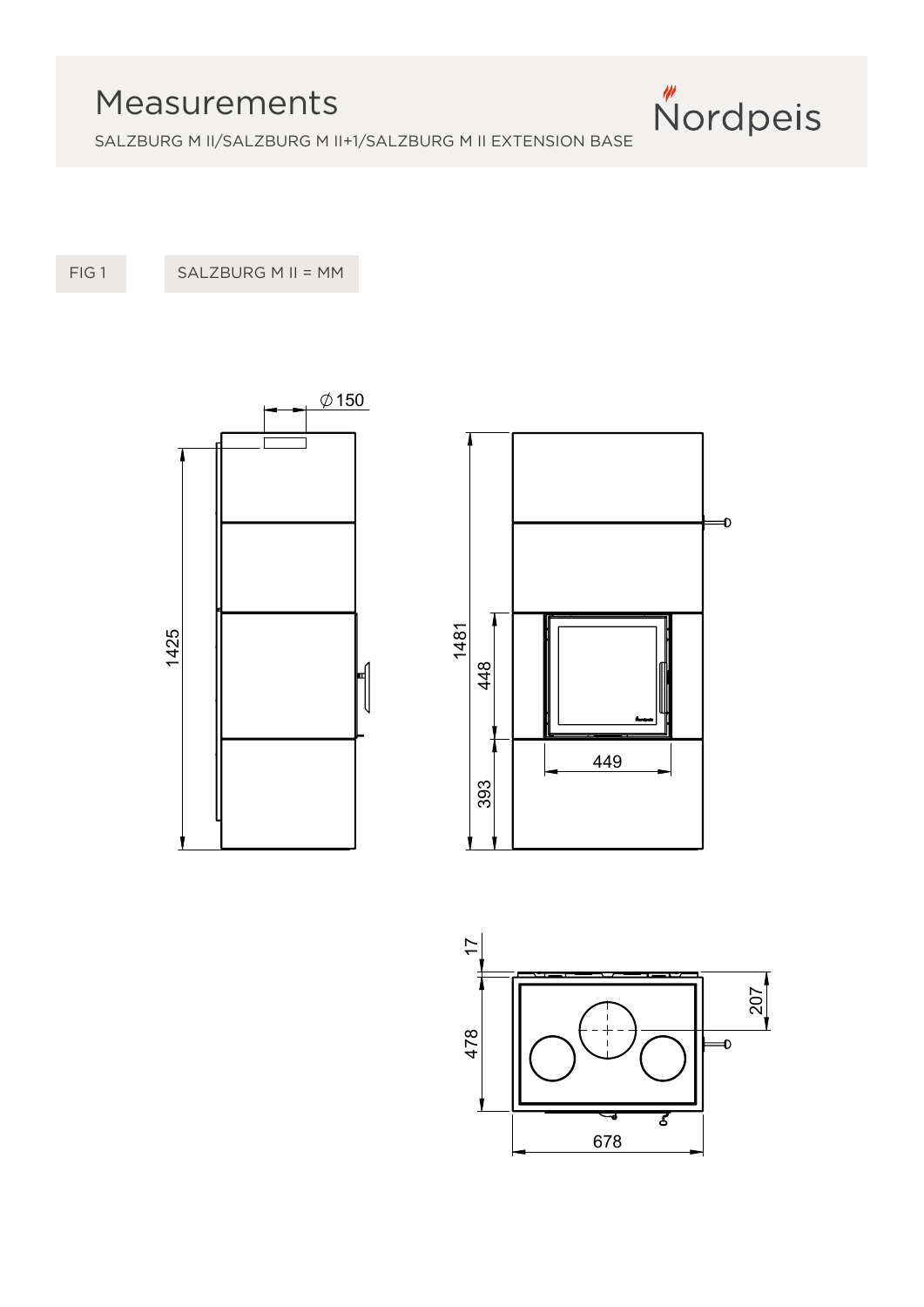

SALZBURG M II/SALZBURG M II+1/SALZBURG M II EXTENSION BASE

FIG 2 SALZBURG M II + WOODSHELF = MM





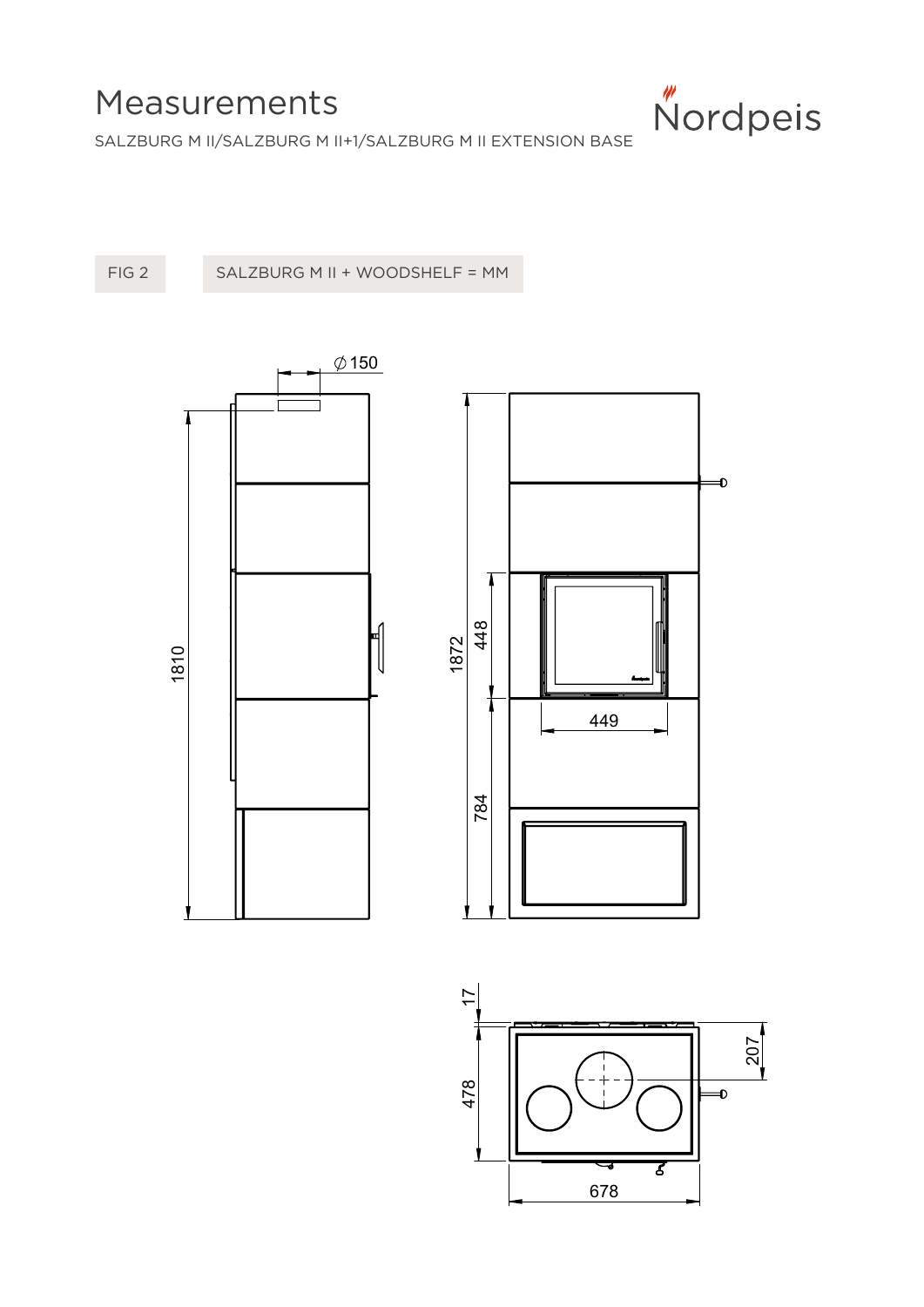

SALZBURG M II/SALZBURG M II+1/SALZBURG M II EXTENSION BASE

FIG 3 SALZBURG M II EXTENSION BASE = MM





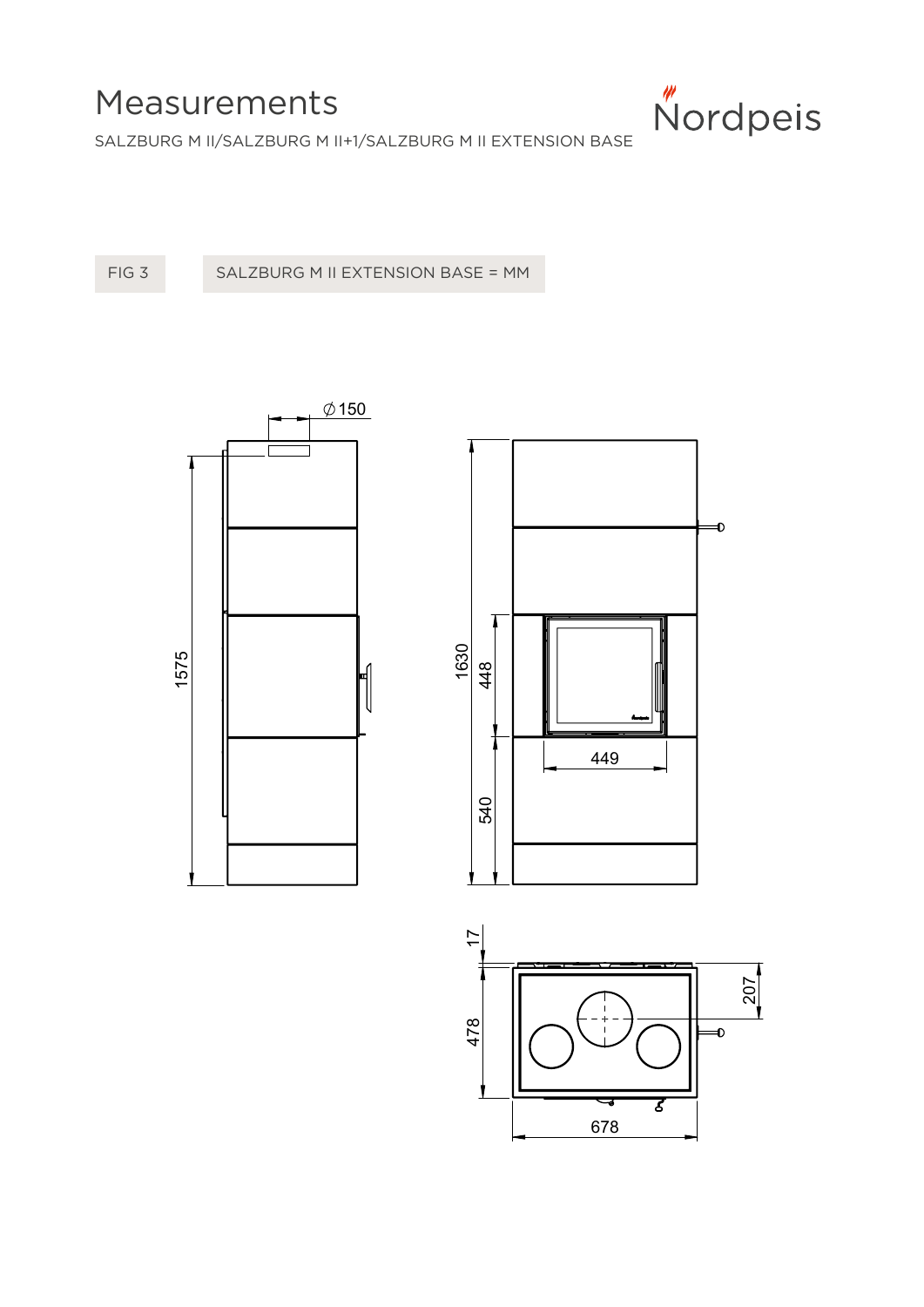

SALZBURG M II/SALZBURG M II+1/SALZBURG M II EXTENSION BASE<br>.

FIG 4 SALZBURG M II +1 = MM





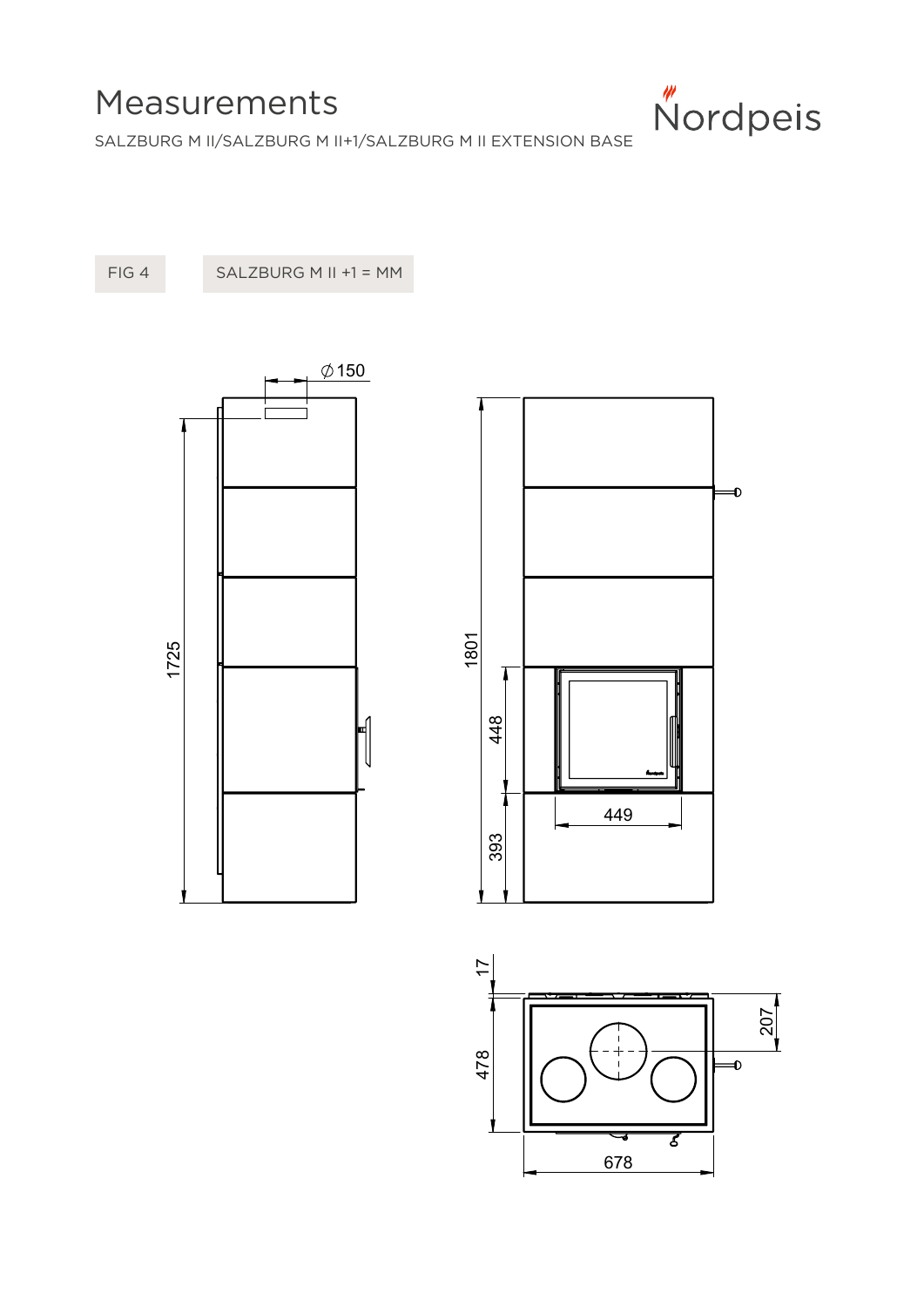

SALZBURG M II/SALZBURG M II+1/SALZBURG M II EXTENSION BASE  $\hfill$ 

FIG 5 SALZBURG M II + 1 + WOODSHELF = MM



678

 $\overline{\phantom{a}}$ 

Z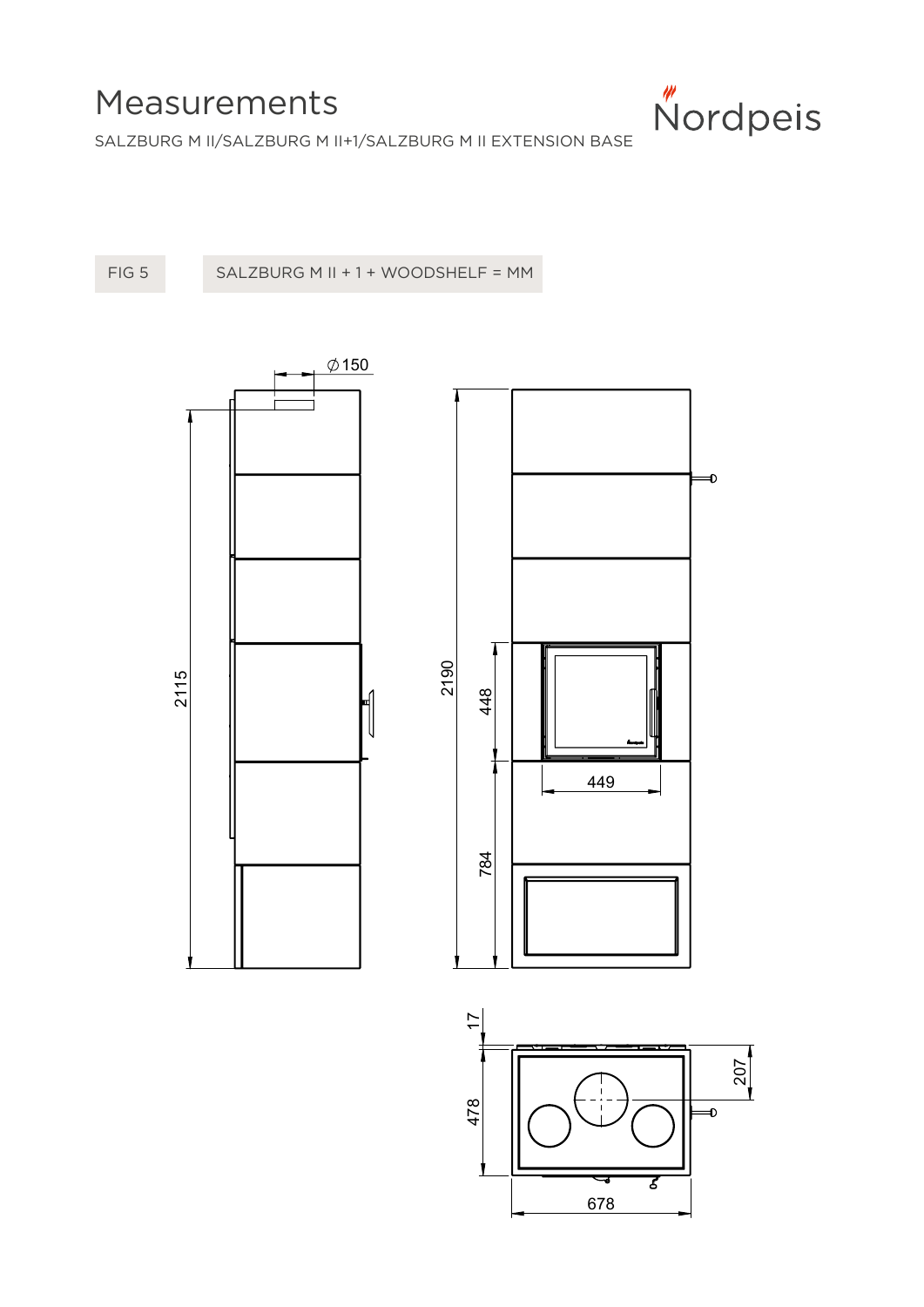

SALZBURG M II/SALZBURG M II+1/SALZBURG M II EXTENSION BASE

2 3 5

FIG 6 SALZBURG M II/+ WOODSHELF/EXTENSION BASE = AIR/CHIMNEY